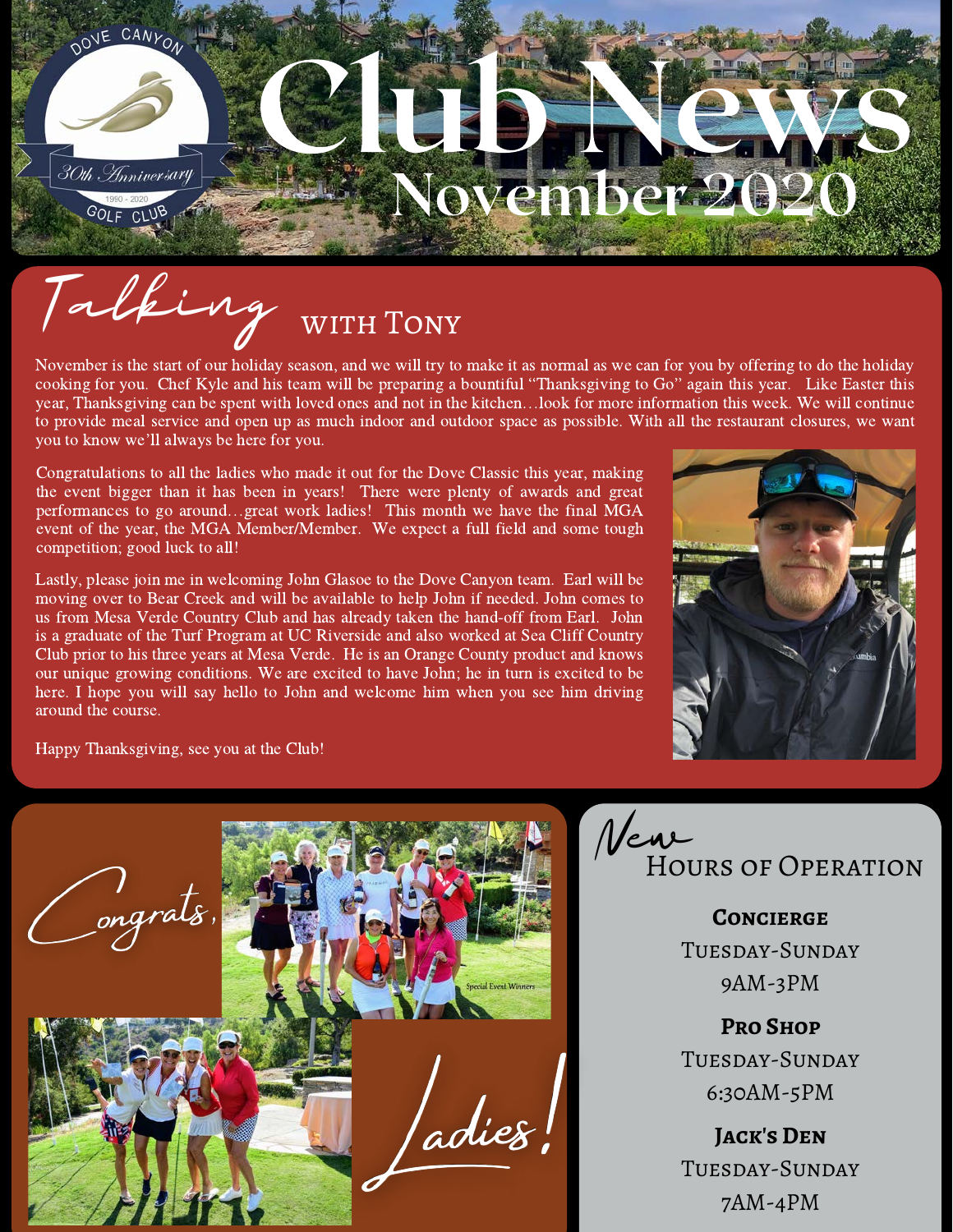CLUB NEWS

whey

November has arrived and thanksgiving is right around the corner! This year, we will be providing Thanksgiving in a To-Go format, similar to how we did with Easter and Mother's Day. This ensures that all members who would like to partake are able to, and we will not have to turn anyone away for capacity reasons. Food will be delivered curbside to your car, fully cooked so that YOU MAY TAKE IT HOME AND START EATING!

The Ladies Member-Guest Tournament in October was a great time, as everyone braved the heat and had a fun weekend. Congratulations to all of the winners and thank you to all who participated!

CONTINUE TO KEEP AN EYE OUT FOR OUR WEEKLY specials, as Chef Kyle and the team are constantly coming up with new creations for YOU TO TRY.

As the time changes in the first week of November and it starts to get dark early, we will be modifying our Hours of Operation for the concierge desk. We will have an employee at the desk 9AM-3PM on Tuesday - Sunday, but can still be reached by email at concierge@dovecanyongc.com.



elcome NEW MEMBERS THE  $\left( \right)$  erma FAMILY THE (hang FAMILY  $THE$ Voviello FAMILY THE Keterson FAMILY THE Barnard FAMILY THE  $\left( \right)$   $\left( \right)$  FAMILY THE Hnderson FAMILY  $THE$  $N_{\rm w}$  FAMILY THE Luckley FAMILY THE Lei FAMILY THE  $\bigcup_{\mathcal{L}} F$  FAMILY THE heng FAMILY THE Dancyjee FAMILY THE Kichetts FAMILY  $THE$   $H_{ngelo}$  FAMILY THE  $K_{\text{obs}}$  FAMILY

Upcoming Events

**MGA Member-Member** NOVEMBER 7TH & 8TH

**Club Championship** NOVEMBER 21ST & 22ND

**Thanksgiving To Go** NOVEMBER 26TH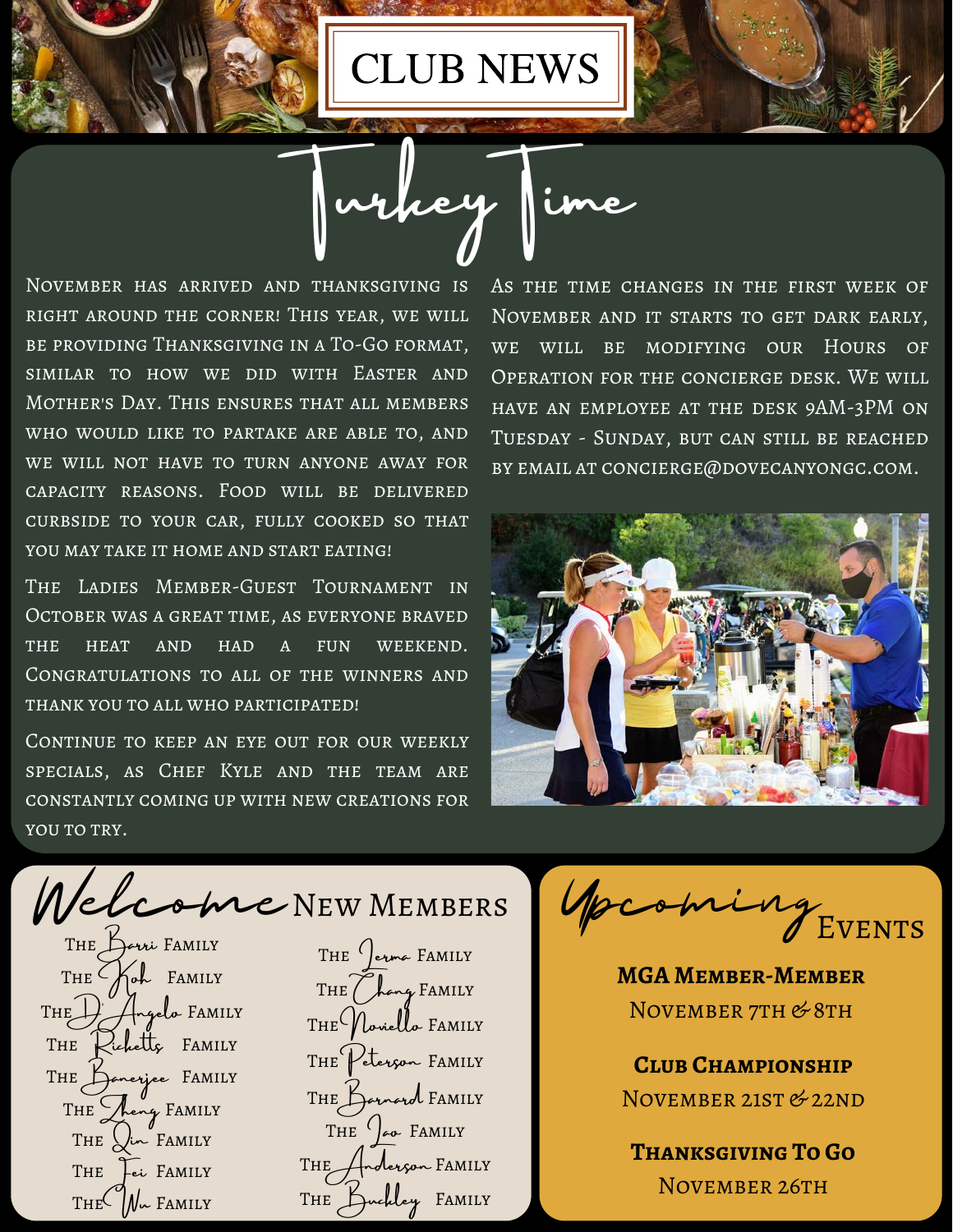

### **OCTOBER RECAP**

#### **Ladies' Member-Guest**

We held our Women's Member-Guest "Dove Classic" TOURNAMENT ON OCTOBER 16TH and 17th. There was a great turnout for the event with a total of 84 players. All participants played two days of golf, as well a horse race, all while enjoying wonderful food and drinks throughout the weekend. We look FORWARD TO HOSTING THE EVENT next year and look to expand the field even more!





### **DOVE CANYON CLUB CHAMPIONSHIP NOVEMBER 21ST & 22ND**

GOLF NEWS

IT IS THE TIME OF YEAR AGAIN FOR OUR CLUB CHAMPIONSHIP weekend. During this event we will crown our club champions for the Women, Men, and Seniors. This will be a stroke play event and registration is open on Foretees until November 10th. If you have any questions, please contact the Pro Shop at 949-858-2888.





#### Congratulations to

**Dave Capel** HOLE #10 198 YARDS

**Suzanne Mardock** Hole #17 122 yards

**Jeff Welch** HOLE #7 184 YARDS